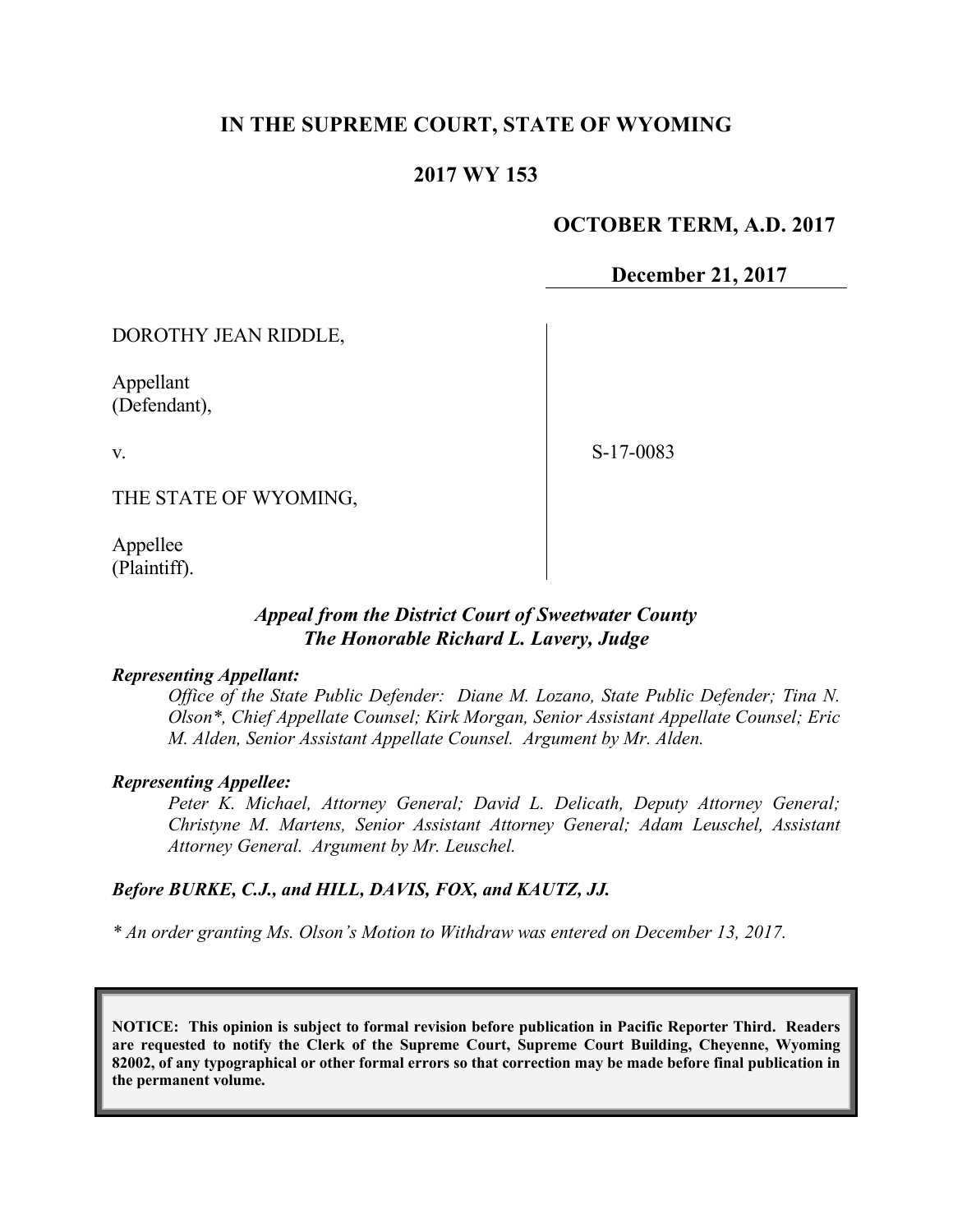### **BURKE, Chief Justice.**

[¶1] Appellant, Dorothy Jean Riddle, was convicted of forgery. She challenges that conviction in this appeal. She asserts that there was insufficient evidence to support a conviction under the specific subparagraph of the forgery statute that she was charged with violating. We reverse.

#### *ISSUE*

[¶2] Was there sufficient evidence to support Ms. Riddle's forgery conviction under Wyo. Stat. Ann. § 6-3-602(a)(ii) (LexisNexis 2013)?

## *FACTS*

[¶3] The facts of this case are relatively straightforward and, in large measure, undisputed. Ms. Riddle deposited a \$4,000 check in a joint account that she held with her son, Dalton. The check was written on the account of her mother-in-law, and was made payable to Dalton Riddle. The signature on the check indicated that it had been executed by the mother-in-law.

[¶4] The mother-in-law learned of the existence of the check when she received an overdraft notice on her account. She notified police that the check had been stolen and that she believed the theft took place while she was out of town. She did not write or sign the check and did not authorize anyone else to write a check for that amount in her name.

[¶5] During the ensuing investigation, law enforcement reviewed surveillance video from the credit union where the check had been deposited. The video revealed that the deposit was made by Ms. Riddle. She was subsequently arrested and charged with forgery under Wyo. Stat. Ann.  $\S 6-3-602(a)(ii)$ . A jury trial was held and she was found guilty. A subsequent motion for a judgement of acquittal was denied and Ms. Riddle was sentenced to a prison term of four to eight years. That sentence was suspended and she was placed on probation. She filed this timely appeal.

# *STANDARD OF REVIEW*

[¶6] When reviewing a sufficiency of the evidence claim in a criminal case,

[w]e examine and accept as true the State's evidence and all reasonable inferences which can be drawn from it. We do not consider conflicting evidence presented by the defendant. We do not substitute our judgment for that of the jury; rather, we determine whether a jury could have reasonably concluded each of the elements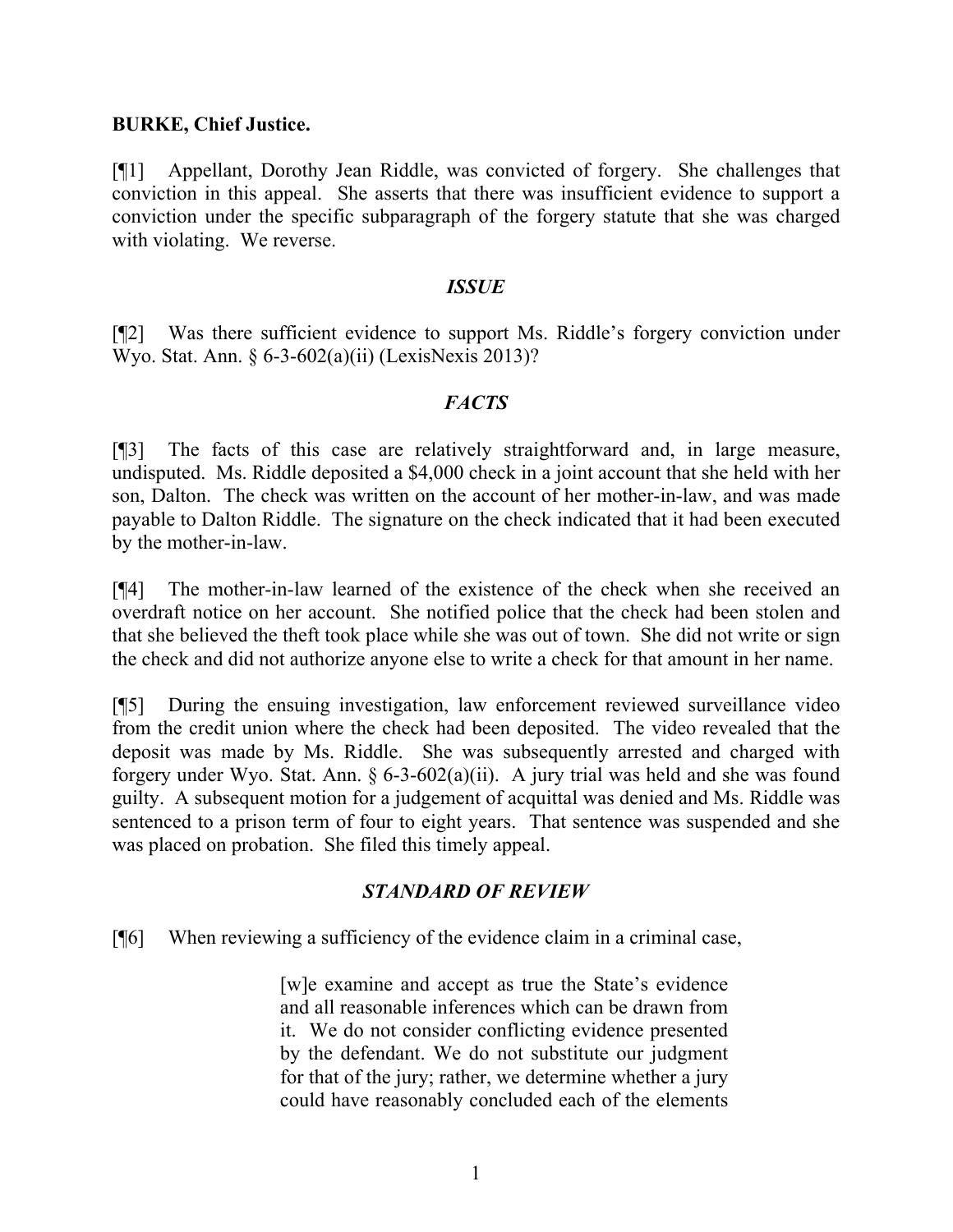of the crime was proven beyond a reasonable doubt. This standard applies whether the supporting evidence is direct or circumstantial.

*Bean v. State*, 2016 WY 48, ¶ 44, 373 P.3d 372, 386 (Wyo. 2016) (quoting *Guerrero v. State*, 2012 WY 77, ¶ 14, 277 P.3d 735, 738−39 (Wyo. 2012)).

*Mraz v. State*, 2016 WY 85, ¶ 18, 378 P.3d 280, 286 (Wyo. 2016). To evaluate the sufficiency of the evidence in this case, however, we must first determine the specific conduct prohibited by Wyo. Stat. Ann. § 6-3-602(a)(ii). "Statutory interpretation raises questions of law, which we review *de novo*." *PacifiCorp, Inc. v. Dep't of Revenue*, 2017 WY 106, 19, 401 P.3d 905, 908 (Wyo. 2017).

## *DISCUSSION*

[¶7] The Wyoming statute defining forgery, Wyo. Stat. Ann. § 6-3-602, provides as follows:

(a) A person is guilty of forgery if, with intent to defraud, he:

- (i) Alters any writing of another without authority;
- (ii) Makes, completes, executes, authenticates, issues or transfers any writing so that it purports to be the act of another who did not authorize that act, or to have been executed at a time or place or in a numbered sequence other than was in fact the case, or to be a copy of an original when no such original existed; or
- (iii) Utters any writing which he knows to be forged in a manner specified in [sub]paragraphs (i) or (ii) of this subsection.

Ms. Riddle was charged with "transferring" under subparagraph (ii).

[¶8] Ms. Riddle contends that, to be convicted of forgery under subparagraph (ii) of the statute, the "transfer" must cause the "writing" to "purport to be the act of another." She claims that the State never established the causal connection in this case. In her words: "Taking the check to the bank and representing it to be genuine did not cause the check to purport to be the act of the [mother-in-law]." She asserts that presenting a check at a bank with knowledge that it is forged would constitute "uttering," which is the conduct prohibited by subparagraph (iii) of the forgery statute. Ms. Riddle was not charged with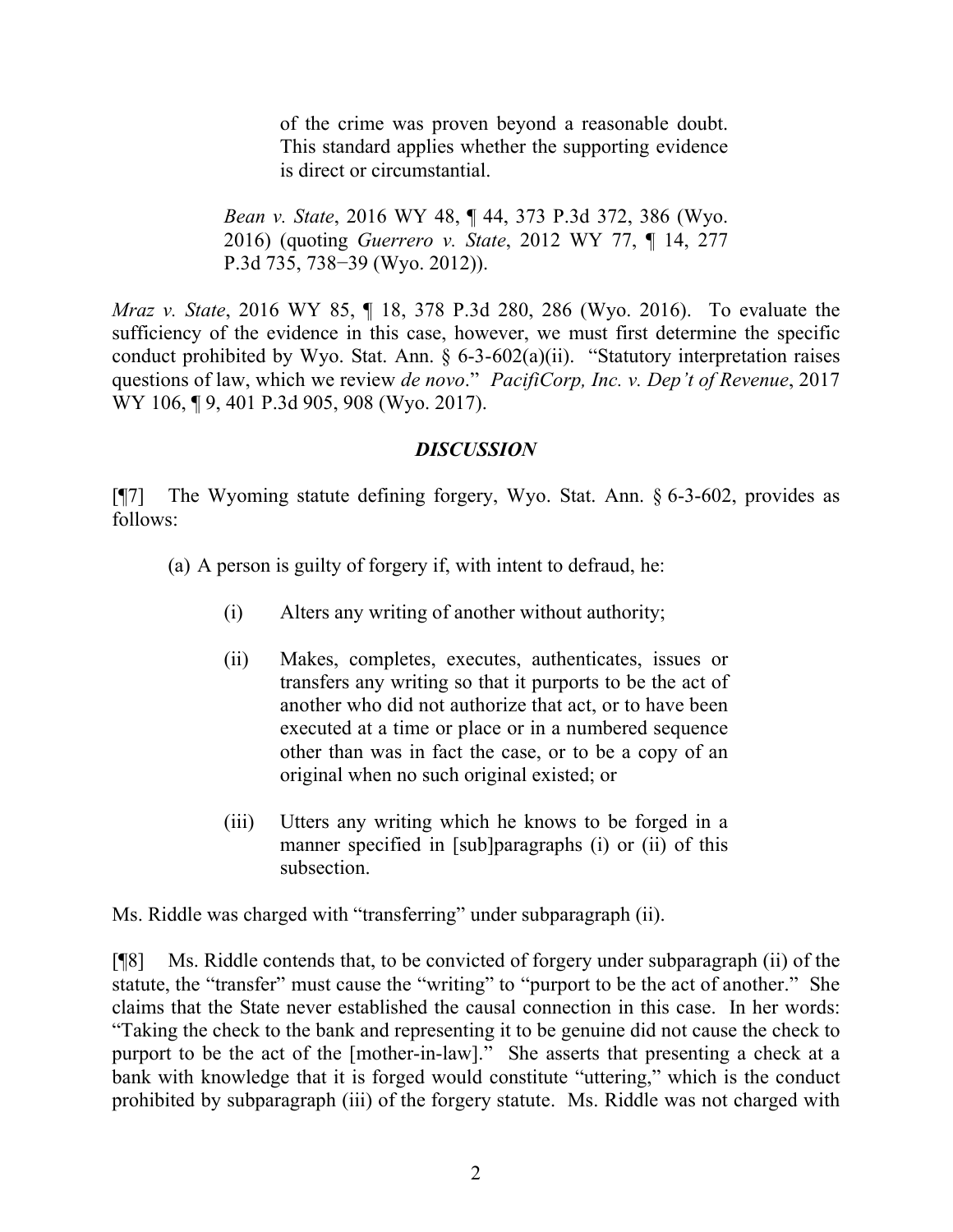violating that portion of the statute.

[¶9] In response, the State asserts that the evidence presented at trial was sufficient for conviction "because it demonstrated that [Ms.] Riddle deposited a forged check." According to the State, Ms. Riddle's conduct falls within the definition of forgery under Wyo. Stat. Ann. § 6-3-602(a)(ii) because "[d]epositing the check caused the funds to pass from [the mother-in-law's] account to Dorothy Riddle's account." The State appears to concede that it could have charged Ms. Riddle with "uttering" under subparagraph (iii) of the statute, but contends that the charging decision is simply a matter of prosecutorial discretion and does not invalidate the conviction obtained in this case.

[¶10] When interpreting statutes, our primary consideration is determining legislative intent. *Wofford v. City of Laramie*, 2016 WY 59, ¶ 9, 375 P.3d 740, 743 (Wyo. 2016). We do so by looking first to the plain and ordinary meaning of the words to determine if the statute is ambiguous. *Carrillo v. State*, 2005 WY 31, ¶ 5, 107 P.3d 786, 788 (Wyo. 2005). There is no contention in this case that the statutory language is ambiguous. If a statute is unambiguous,

> our inquiry revolves around the ordinary and obvious meaning of the words employed according to their arrangement and connection. In doing so, we view the statute as a whole in order to ascertain its intent and general purpose and also the meaning of each part. We give effect to every word, clause and sentence and construe all components of a statute *in pari materia*.

*Id.*,  $\sim$  5, 107 P.3d at 789. Further, "in ascertaining the meaning of a given law, all statutes relating to the same subject or having the same general purpose must be considered and construed in harmony." *Wofford*, ¶ 9, 375 P.3d at 743.

[¶11] As previously mentioned, Ms. Riddle was convicted of forgery under subparagraph (ii) of the forgery statute. However, to provide context for our discussion of subparagraph (ii), and keeping in mind our obligation to harmonize all of the statutory provisions, we turn first to a brief review of the historical roots of the crime of forgery.

[¶12] "Blackstone's definition of forgery (3 Com. 247) as 'the fraudulent making or alteration of a writing to the prejudice of another man's rights' is frequently quoted by the courts." 23 Am. Jur. *Forgery* § 2, at 676 (1939). "Among the concomitants of the act of forgery may be found the uttering of a forged instrument, which consists in offering to another the forged instrument with a knowledge of the falsity of the writing and with intent to defraud." *Id.*,  $\S$  5, at 677. We recognized these three ways to commit forgery – altering, making, and uttering – in *Hamburg v. State*, 820 P.2d 523, 526 (Wyo. 1991):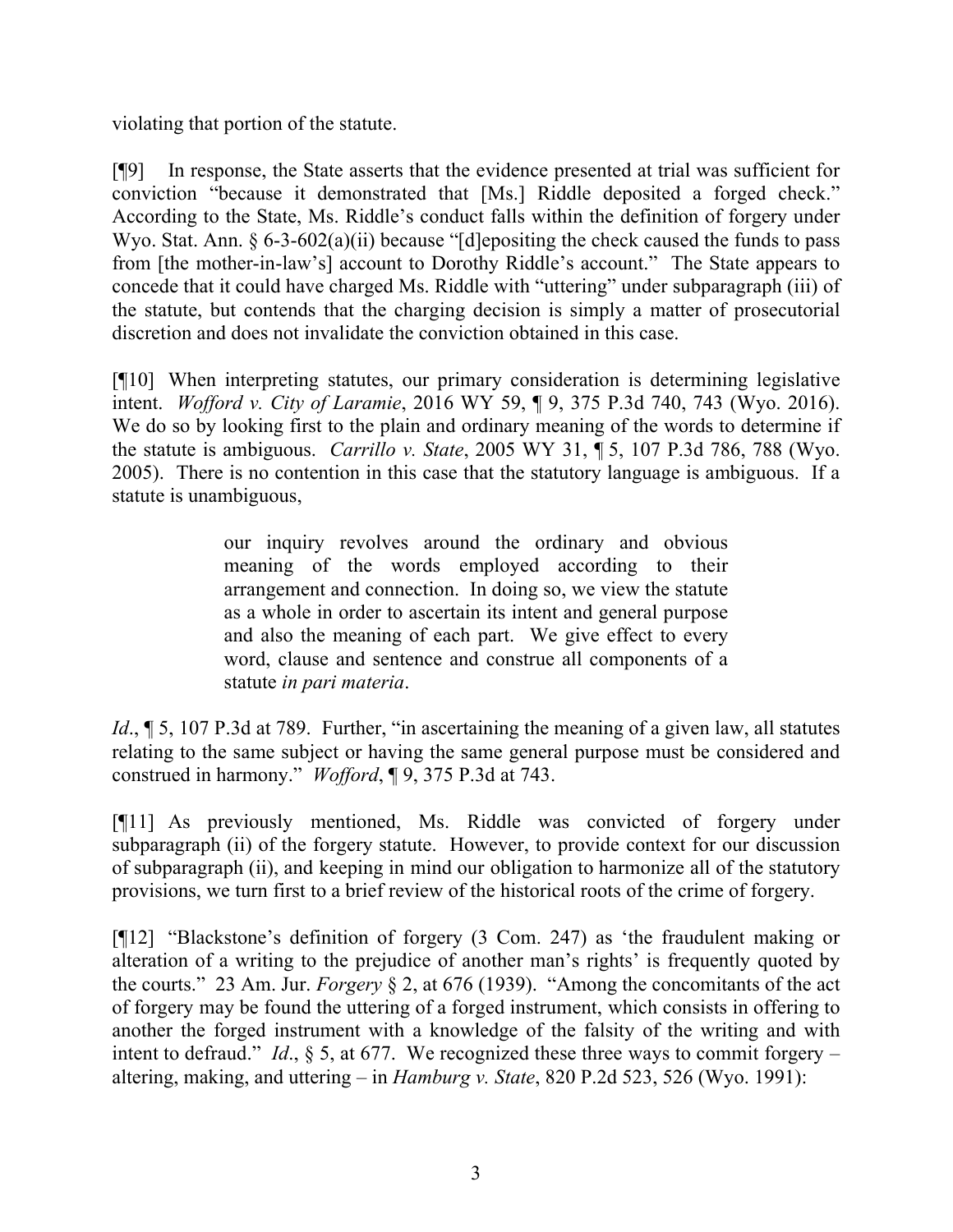Forgery is generally defined as the false making or materially altering, with intent to defraud, [of] any writing, which if genuine, might apparently be of legal efficacy, or foundation of legal liability. While the forgery statutes in the various jurisdictions may be slightly different, the gist of the offense of forgery is the false making of an instrument or uttering of such instrument with intent to defraud.

(Internal citations omitted.)

[¶13] Wyoming's current forgery statute was adopted in 1982. 1982 Wyo. Sess. Laws ch. 75, § 3, at 547−48. Its language is nearly identical to the forgery provision of the Model Penal Code. American Law Institute, *Model Penal Code and Commentaries* § 224.1, at 281 (1980). Consistent with the history of the crime, the three subparagraphs of Wyo. Stat. Ann. § 6-3-602(a) reflect the three generally accepted methods of committing forgery. Subparagraph (a)(i) applies to altering a writing, subparagraph  $(a)(ii)$  applies to making a writing, and subparagraph  $(a)(iii)$  applies to uttering a writing.

[¶14] With that background, we begin our analysis of subparagraph (ii) of Wyo. Stat. Ann.  $\S 6-3-602(a)$ . This subparagraph provides that a person is guilty of forgery if, with intent to defraud, she:

> Makes, completes, executes, authenticates, issues or **transfers any writing so that it purports to be the act of another who did not authorize that act**, or to have been executed at a time or place or in a numbered sequence other than was in fact the case, or to be a copy of an original when no such original existed.

(Emphasis added.) In this case, we are concerned with the commission of forgery by "transfer." There is no statutory definition for the word "transfers" as used in Wyo. Stat. Ann. § 6-3-602(a)(ii). The State asserts that the word should be given its plain and ordinary meaning, and offers this definition from *Webster's New Collegiate Dictionary* 1253 (1984): "To convey from one person, place, or situation to another; to cause to pass from one to another." The State contends that the evidence demonstrated that Ms. Riddle passed or transferred funds from the mother-in-law's account into her own account, thereby committing forgery.

[¶15] We agree with the State that the statutory word "transfers" must be interpreted according to its plain and ordinary meaning. When interpreting a statute, we look first to the plain and ordinary meaning of the words. *Krenning v. Heart Mt. Irrigation Dist.*, 2009 WY 11, ¶ 9, 200 P.3d 774, 778 (Wyo. 2009); *Carrillo*, ¶ 5, 107 P.3d at 788. Unless another meaning is clearly intended, words and phrases must be taken in their ordinary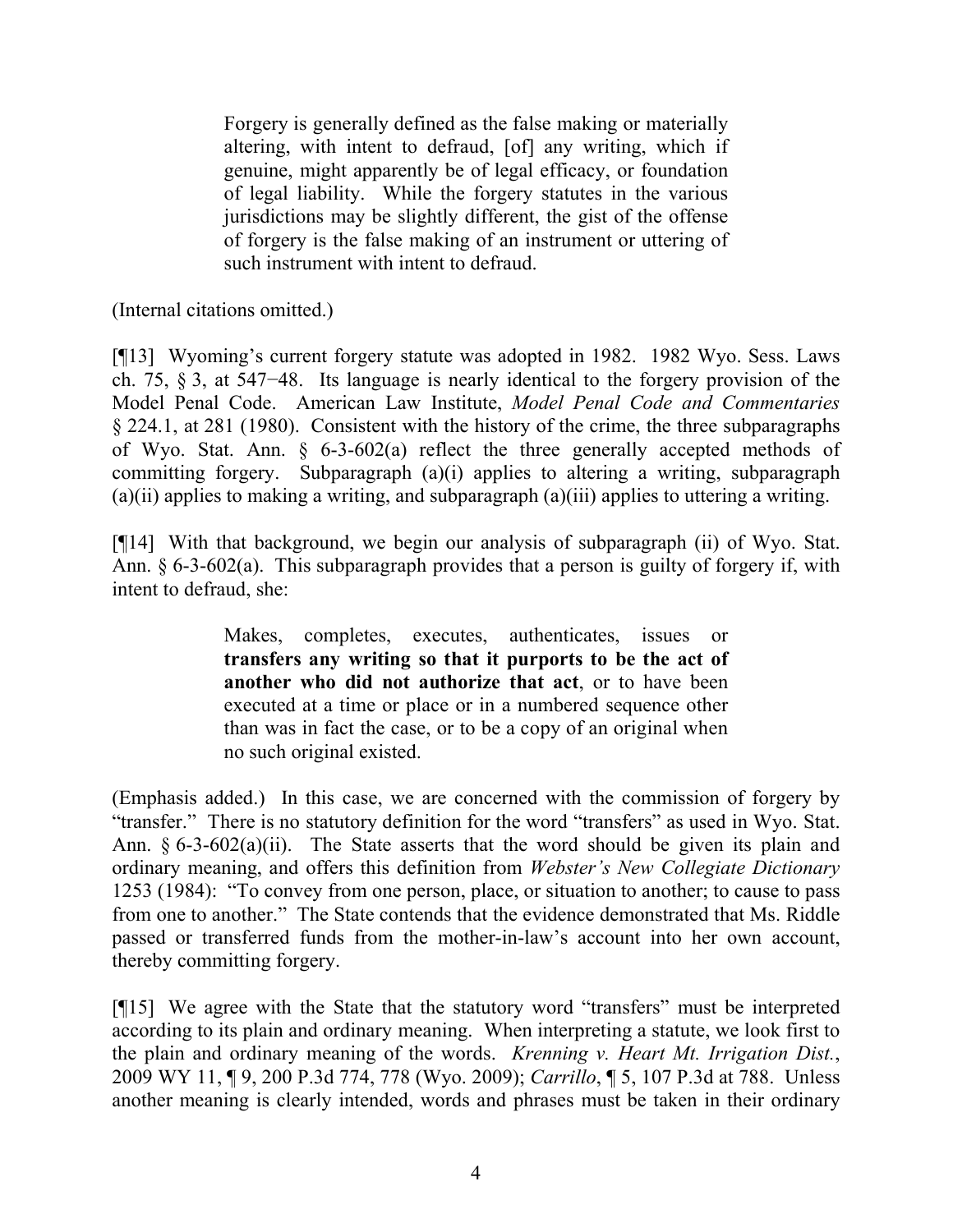and usual sense. *Yager v. State*, 2015 WY 139, ¶ 11, 362 P.3d 777, 780 (Wyo. 2015) (citing *Jones v. State*, 2011 WY 115, ¶ 11, 256 P.3d 536, 541 (Wyo. 2011)). Nothing in the language of Wyo. Stat. Ann. § 6-3-602 suggests that the word "transfers" is intended to have any meaning other than its plain and usual meaning. However, for reasons explained below, we believe that the more applicable plain and ordinary meaning is this: "to print or otherwise copy from one surface to another by contact." *Webster's Ninth New Collegiate Dictionary* 1253 (1991).

[¶16] That determination does not end our analysis, however. We cannot consider the word "transfers" in isolation. Instead, we must "construe each statutory provision *in pari materia*, giving effect to every word, clause, and sentence according to their arrangement and connection." *PacifiCorp*, ¶ 10, 401 P.3d at 908 (quoting *Nicodemus v. Lampert*, 2014 WY 135, ¶ 13, 336 P.3d 671, 674 (Wyo. 2014)). Subparagraph (ii) applies to one who "transfers any writing so that it purports to be the act of another," and we must interpret that provision as a whole.

[¶17] The phrase "so that it purports to be the act of another" is an adverbial clause modifying the verb "transfers." Marcella Frank, *Modern English: A Practical Reference Guide* 232 (2d ed. 1993). More specifically, the "so that" language signals an adverbial clause of result. *Id*. at 247; *see also Merriam-Webster's Dictionary of English Usage* 856−57 (1994). The action indicated by the verb in the main clause results in the condition indicated in the adverbial clause. Frank, *supra*, at 247. Examples of adverbial clauses of result include, "The children had rehearsed many times, so (that) their school play was very successful," and "They spent their vacation at the seashore, so (that) when they came home they were quite  $\tan$ .<sup>" *Id*. In the first example, rehearsing many times</sup> resulted in a successful school play. In the second, spending vacation at the seashore caused suntans. There is a "cause-effect relationship" between the verb in the main clause and the condition in the adverbial clause. *Id*.

[¶18] In the statutory phrase "transfers any writing so that it purports to be the act of another," there is a cause-effect relationship between the verb "transfers" and the adverbial clause "so that it purports to be the act of another." The transfer must cause the writing to purport to be the act of another. We do not reach this interpretation by giving the word "transfers" any specialized meaning. We give the word its plain and ordinary meaning, but recognize that the verb "transfers" is limited by the modifying adverbial clause.

 $\overline{a}$ 

<sup>&</sup>lt;sup>1</sup> The parentheses around the word "that" in these two quoted examples indicate the word "that" may sometimes be omitted, leaving the word "so" standing alone, but still creating an adverbial phrase of result. *See Merriam-Webster's Dictionary of English Usage* at 856−57 (discussing the use of "so that" versus the solo "so").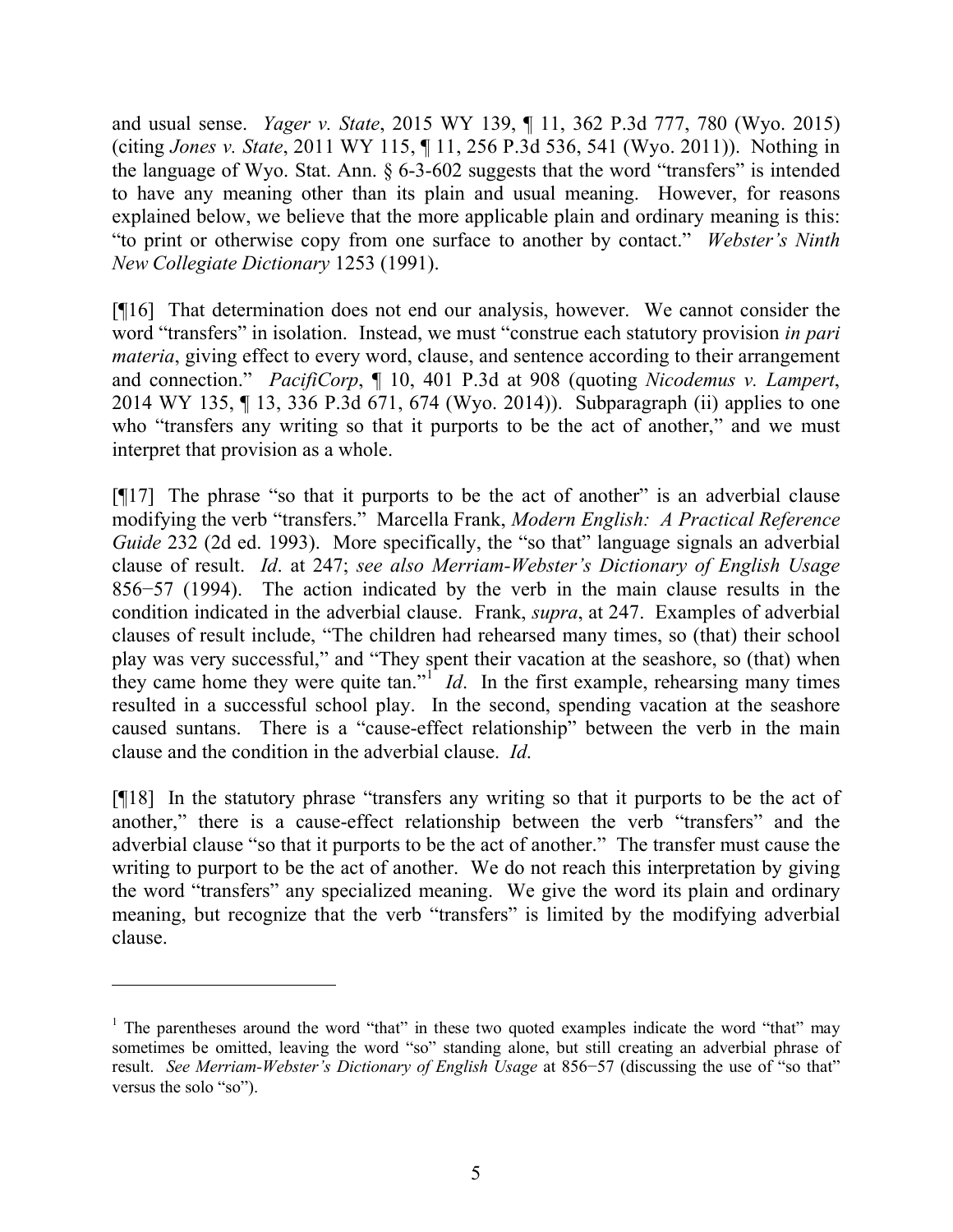[¶19] This interpretation is consistent with the requirement that we must endeavor to provide meaning to all provisions of the forgery statute and construe those provisions in harmony. Under the third statutory subparagraph, Wyo. Stat. Ann. § 6-3-602(a)(iii), a person commits forgery if he "[u]tters any writing which he knows to be forged in a manner specified under [sub]paragraphs (i) or (ii) of this subsection." "Uttering" is the "crime of presenting a false or worthless instrument with the intent to harm or defraud." Black's Law Dictionary 1687 (9th ed. 2009). This definition tracks with the definition of "uttering" set forth in a jury instruction that this Court approved over a century ago:

> To utter and publish an instrument is to declare or assert, directly or indirectly, by words or actions, that such instrument is true and genuine, and it is immaterial whether the same be accepted or not.

> The court instructs the jury that if they believe from the evidence, beyond reasonable doubt, that the instrument set forth in the information is a false or forged instrument; that the defendant knew the same to be false or forged; and that he uttered or published the same to Charles Swanson, with intent to prejudice, damage, or defraud the said Swanson, then you will find the defendant guilty as charged in the information.

*Leslie v. State*, 10 Wyo. 10, 22, 65 P. 849, 852 (1901) (some punctuation omitted).

[¶20] If we interpreted the phrase "transfers any writing so that it purports to be the act of another" as the State urges – to mean simply conveying from one person, place, or situation to another – then every "transfer" would also be an "uttering." This would render the "uttering" subparagraph redundant and unnecessary, contrary to a "fundamental rule of statutory interpretation that . . . every word, clause, and sentence must be construed so that no part is inoperative or superfluous." *Wofford*, ¶ 9, 375 P.3d at 743 (quoting *Deloges v. State ex rel. Wyo. Worker's Comp. Div.*, 750 P.2d 1329, 1331 (Wyo. 1988)).

[¶21] Additionally, and perhaps more significantly, the State's position is inconsistent with the language of Wyo. Stat. Ann.  $\S 6-3-602(a)(iii)$ . This subparagraph provides that a person commits forgery if he "[u]tters any writing which he knows to be forged in a manner specified in [sub]paragraphs (i) or (ii) of this subsection." This indicates sequential actions: a document must first be forged in a manner specified in subparagraphs (i) or (ii) before it can then be uttered under subparagraph (iii). Under the State's interpretation of "transfers" and "utters" as synonymous, the "transfer" and the "uttering" occur at the same time, not sequentially as required by the statutory language.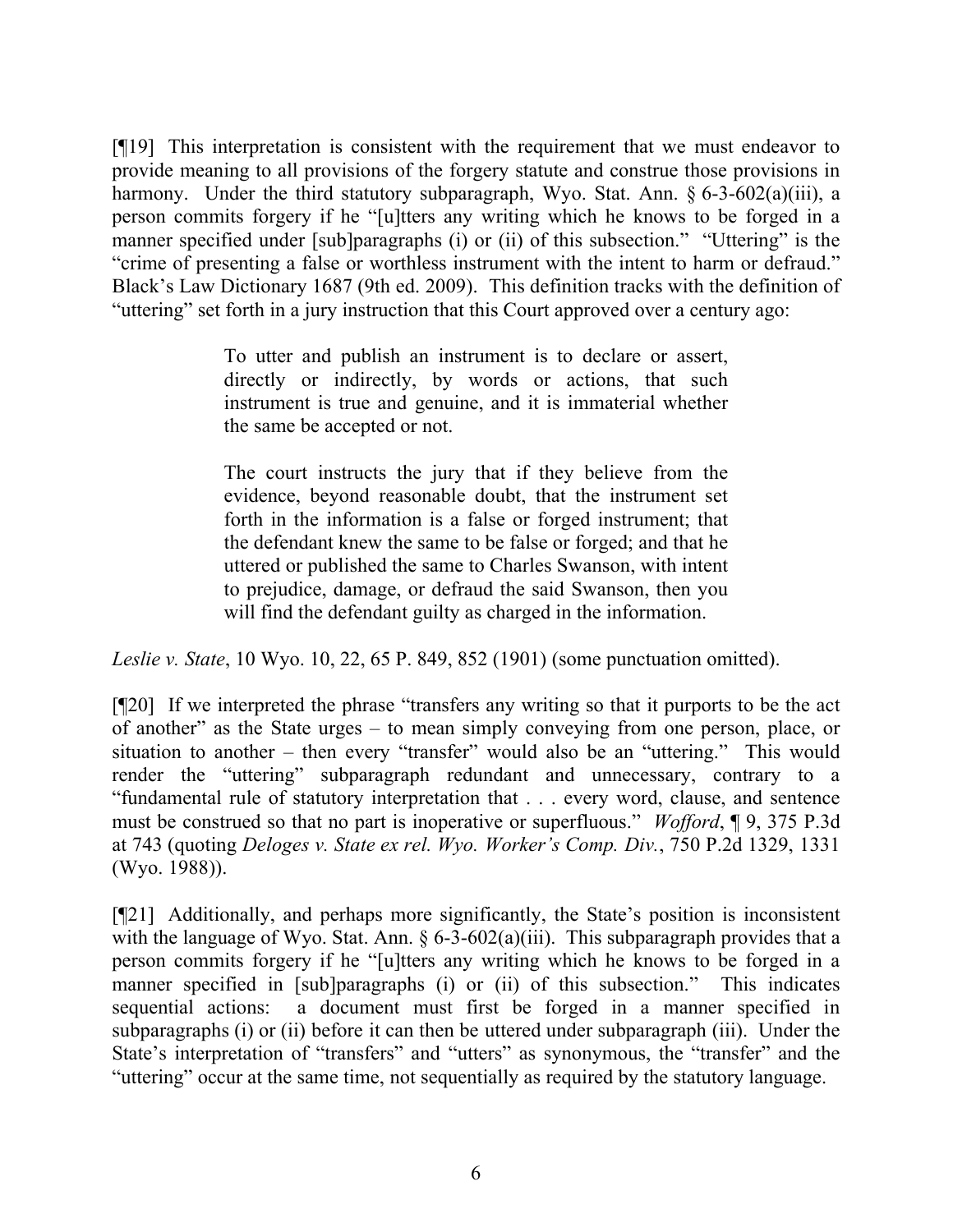[¶22] As mentioned earlier, the Wyoming forgery statute is nearly identical to § 224.1 of the Model Penal Code. With regard to "uttering," one comment to the Model Penal Code explains: "Subsection (1)(c) is designed to extend the reach of Subsections (1)(a) and (1)(b) to include within the penalties for forgery one who knowingly circulates forged writings as well as one who makes or otherwise completes the forgery itself." *Model Penal Code*, *supra*, § 224.1, cmt. 6, at 300. This comment indicates that the word "transfers" in subsection (ii) of the Wyoming statute should be interpreted in the sense of making or otherwise completing the forged document, not moving it from place to place or person to person.

[¶23] The State contends that it has the prosecutorial discretion to charge a defendant either with "transferring" a writing under subparagraph (ii) of the statute or with "uttering" a writing under subparagraph (iii). We agree that a "prosecutor is vested with the exclusive power to determine who to charge with a crime and with what crime to charge them." *DeLeon v. State*, 896 P.2d 764, 768 (Wyo. 1995) (citing *Billis v. State*, 800 P.2d 401, 417 (Wyo. 1990)). However, the assumption underlying the State's invocation of prosecutorial discretion is that the statutory terms "transfers any writing so that it purports to be the act of another" and "[u]tters any writing which he knows to be forged" are synonymous. As already discussed, we reject that interpretation because it renders subparagraph (iii) meaningless and superfluous.

[ $[24]$ ] For these reasons, we are convinced that Wyo. Stat. Ann. § 6-3-602(a)(ii) criminalizes conduct by which the transfer causes the writing to purport to be the act of another. This interpretation gives the word "transfer" its plain and ordinary meaning of "to print or otherwise copy from one surface to another by contact," but further requires that the result of such transfer is that the writing purports to be the act of another. Forgery by transfer may be accomplished, for example, by "actually transferring a genuine signature from one document to another which is to be forged." K.S. Puri, *Forgery by Physical Transfer*, 59 J. Crim. L. Criminology and Police Science 144 (1968).

> There are many ways to make such transfers, but popular among them is the use of a chemical or painting the document lightly with a transparent "sticky solution", and then transferring the signature from one document, by rubbing it from the back on to the sticky portion. In this way, the mirror image of the signature will be obtained on the sticky paper. The process is again repeated on another paper, and the signature will be reversed to appear in the proper form.

*Id.*

[¶25] Applying our interpretation of the phrase "transfers any writing so that it purports to be the act of another" to Ms. Riddle's case, we agree with her that the evidence